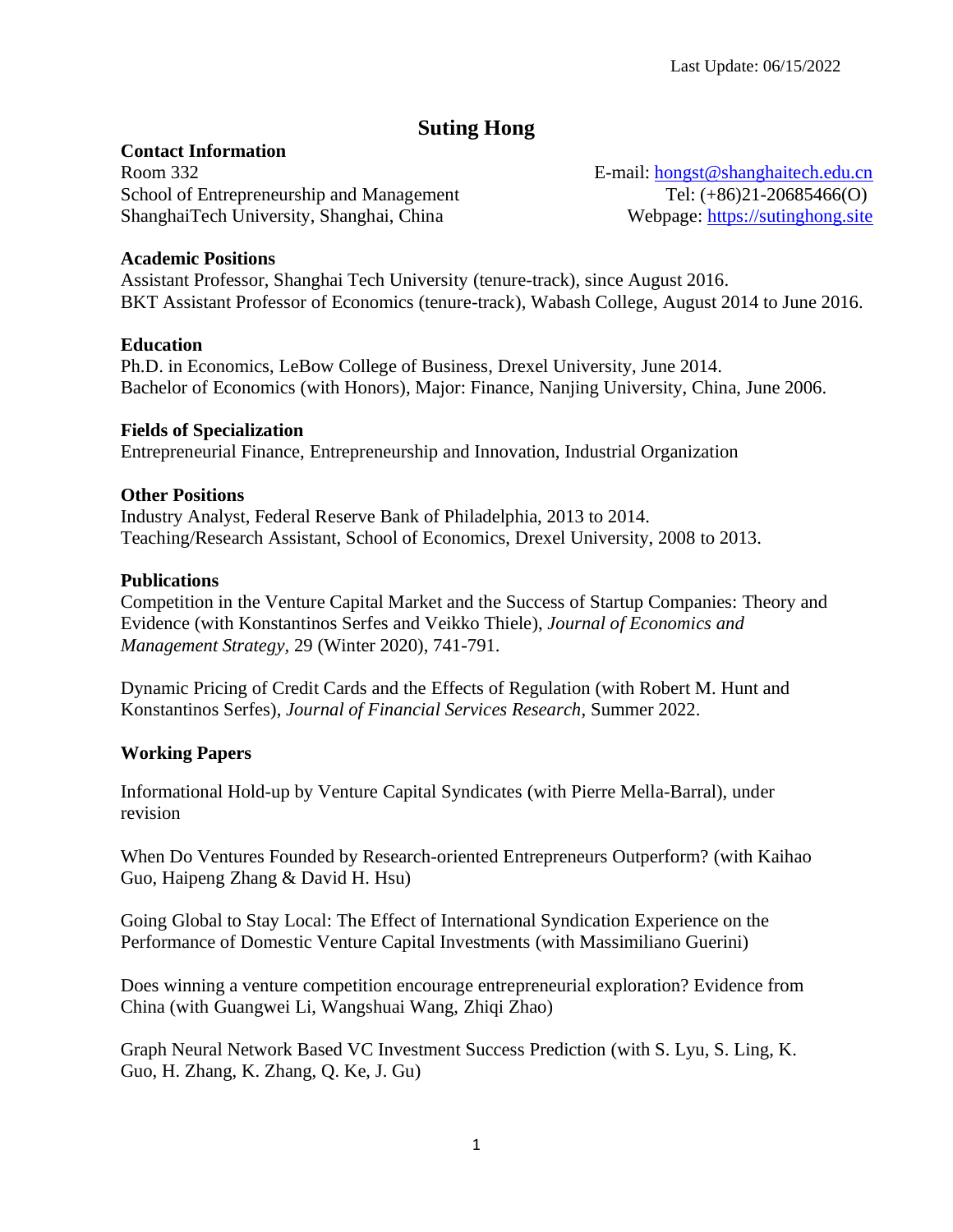## **Teaching**

ShanghaiTech Univeristy

- InnoLab: Opportunities and Challenges in Commercialization in Biotech & Medicine, Spring 2022
- Foundations of Technology Entrepreneurship, Fall 2021
- Entrepreneurial Strategy (8-week Executive Training Course), Spring 2021
- Design Thinking, Fall 2020, Summer 2020
- New Technology Ventures, Summer 2017, Fall 2018, Fall 2019, Summer 2020
- InnoLab, Summer 2018, Summer 2019
- Principles of Economics, Fall 2017, Spring 2018
- Principles of Macroeconomics, Fall 2016

Politecnico Di Milano (Guest Professor)

• Workshop on Competition Policies, June 2016, 2017, 2018, 2019

Wabash College

- Special Topic: Entrepreneurship, Spring 2015/2016.
- Principles of Economics, Fall 2014, Fall/Spring 2015, Spring 2016.
- Intermediate Microeconomics, Fall 2014, Fall/Spring 2015.
- Industrial Organization, Fall 2014, Fall 2015.
- Econometrics, Spring 2016.

Drexel University

- Principles of Microeconomics, Winter 2011
- Intermediate Microeconomics, Summer 2011, Winter 2012

## **Academic and Teaching Awards**

Award of Excellence, Shanghai Higher-Education Teaching Innovation Competition, 2021. Curriculum Reform Program, Education Commission of Shanghai Municipality, 2020. Best Paper Award, 2016 FMA Conference on Finance and Investment in Creative Ventures. Outstanding Economics Stream Research Paper Award, LeBow College of Business, 2012. The 5th NBER Entrepreneurship Research Boot Camp, NBER, July 2012. Graduate Assistantship, Drexel University, 2008 to 2013. People Scholarship, Nanjing University, 2002 to 2006.

### **Grants**

2021-2022, "Soft Science" Research Project, Science and Technology Commission of Shanghai Municipality (RMB 100,000). 2018 University-Industry Collaborative Education Program, Google and Ministry of Education of China (RMB 50,000).

### **Invited Seminars**

Monash University, November 2021.